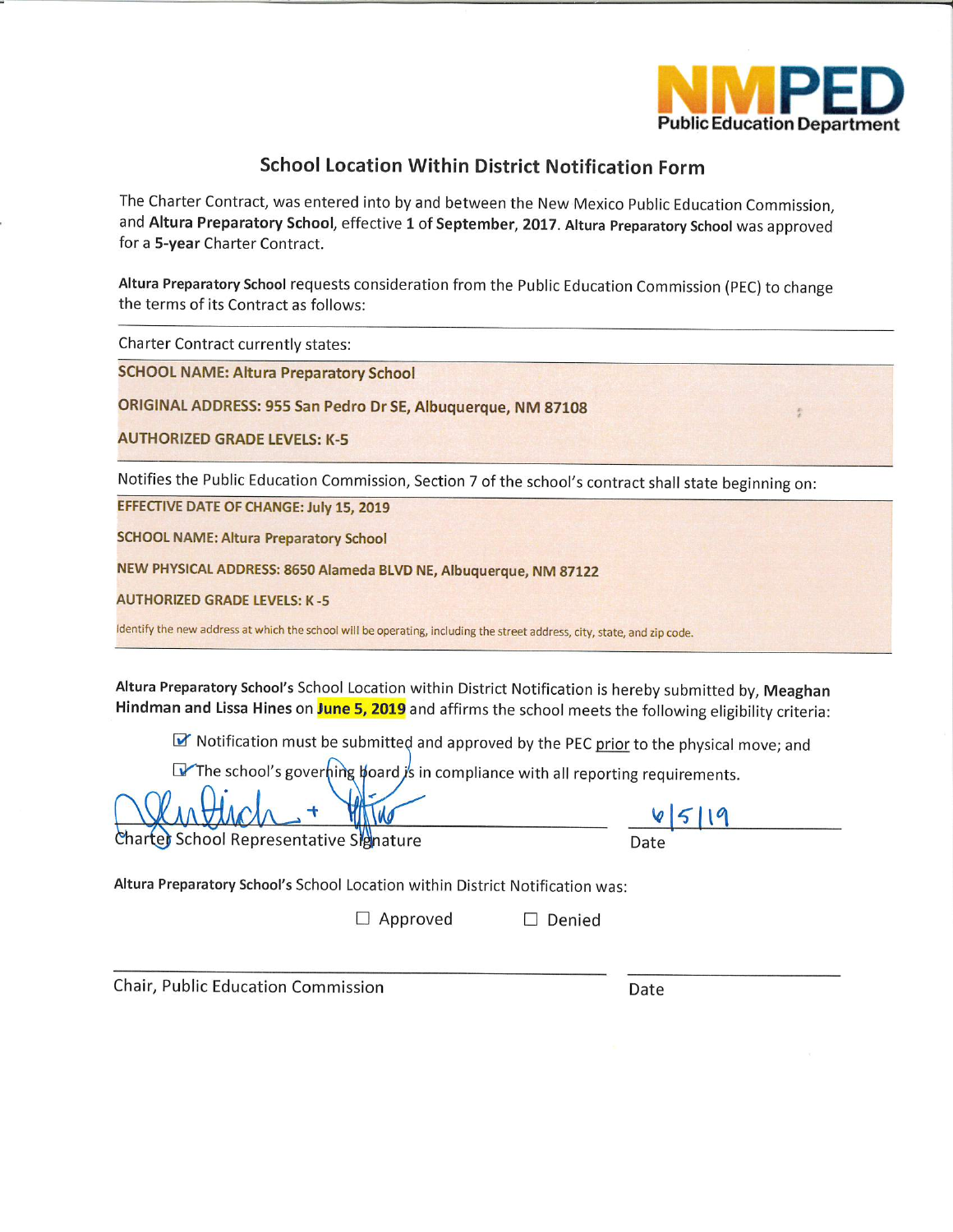

# **Narrative**

### **Rationale for Moving the School to a New Location**

# **The current school building is under new ownership and the agreed upon square footage growth (negotiated with the prior landlord) to accommodate grade level growth is no longer an option.**

In May 2018, Altura Preparatory School entered into a lease with Willow Village, LLC, through a strong partnership with the landlord. As a part of that lease, the school was given the opportunity to lease up to 25,000 square feet. Per the agreement, the landlord was to develop the space to meet e-occupancy standards and exceed the wNMCI average of the state, on mutually agreeable terms.

Our landlord passed away in late March 2019. In April 2019, Directors Meaghan Hindman and Lissa Hines met with the new ownership to discuss the school's future at Willow Village. In this meeting, the new owner was unwilling to commit to the previously agreed upon lease provision: the space needed to grow to 5<sup>th</sup> grade and fulfill the enrollment agreed upon in our charter contract. In order to reach our school's full growth to 396 students and grades K-5, we began to search for a space that would currently accommodate the school and accommodate the school into future years' growth.

We found a suitable facility with e-occupancy at 8650 Alameda Blvd NE: this is a facility that has been a charter school recently, with e-occupancy status and a passing wNMCI score at the current date. The facility also has the current square footage and additional outdoor space to house the school for future years to accommodate the planned growth that was not possible to accommodate in Willow Village.

The School feels that it is fortunate to have found a facility that currently meets so many of the needs of the program and planned growth, and that families thus far have responded positively to the potential change. (See below regarding communication to the school community.)

|                         | <b>Closer to 8560 Alameda</b> | <b>Closer to 955 San Pedro</b> |
|-------------------------|-------------------------------|--------------------------------|
| <b>Current Students</b> | 12                            | 34                             |
| <b>New Students</b>     | 43                            | 10                             |
|                         | 55                            | 44                             |

Altura Preparatory School currently enrolls 56 students. Of these students, 46 are planning to enroll for

**Identify the number of students displaced by the move and the plan to support those students**

the 19-20 school year. 50 additional new students are already registered.

As the school continues to enroll students for the 19-20 school year, the school has been sharing the likely location change, and transportation options for all families. We've had increased interest in the school since families have learned about the location change, both in the 87108 and nearby Southeast and Southwest Albuquerque zip codes, and from the 87109, 87112, 87123, and 87107 area codes. This has actually positively impacted the school's diverse population, a key component of our charter model and non-academic vision.

The school intends to provide transportation, with a route that departs from a Pre-kindergarten and Daycare (Eastern Child Development Center) near the 955 San Pedro location in the International District with one additional stop in mid-Albuquerque.